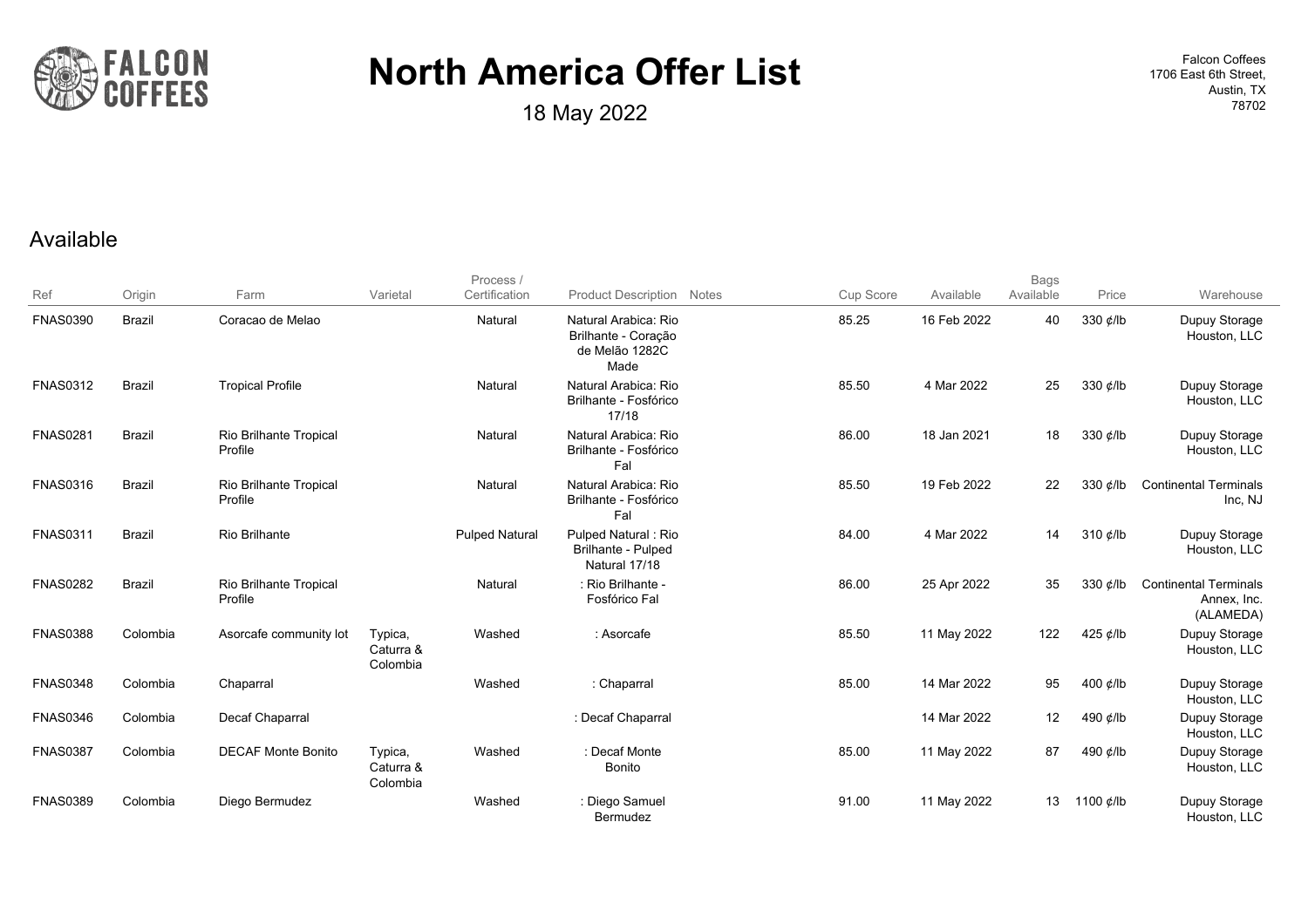

18 May 2022 **18702 18 May 2022** 

| <b>Continental Terminals</b><br>Annex, Inc.<br>(ALAMEDA) | 380 ¢/lb         | 19              | 4 Apr 2022  | 85.50 | Excelso EP Spec:<br>Inza Regional                                            | Washed  |                                          | Inza community lot            | Colombia    | <b>FNAS0296</b> |
|----------------------------------------------------------|------------------|-----------------|-------------|-------|------------------------------------------------------------------------------|---------|------------------------------------------|-------------------------------|-------------|-----------------|
| <b>Continental Terminals</b><br>Annex, Inc.<br>(ALAMEDA) | 380 $\ell$ /lb   | 9               | 4 Apr 2022  | 86.00 | Excelso EP Spec:<br>Inza Regional                                            | Washed  |                                          | Inza Community lot            | Colombia    | <b>FNAS0295</b> |
| <b>Continental Terminals</b><br>Annex, Inc.<br>(ALAMEDA) | 410 $\phi$ /lb   | 20              | 4 Apr 2022  | 86.00 | Excelso EP Spec:<br>San Lorenzo                                              | Washed  |                                          | San Lorenzo Community<br>lot  | Colombia    | <b>FNAS0294</b> |
| <b>Continental Terminals</b><br>Annex, Inc.<br>(ALAMEDA) | 440 ¢/lb         | 5               | 4 Apr 2022  | 87.75 | Microlots, Less than<br>8 defects: Benjamín<br>Tunubala                      | Washed  | Typica                                   | Benjamin Tunubala             | Colombia    | <b>FNAS0287</b> |
| <b>Continental Terminals</b><br>Annex, Inc.<br>(ALAMEDA) | 2900 ¢/lb        | 12 <sup>2</sup> | 4 Apr 2022  | 91.50 | Microlots, Less than<br>8 defects: gesha -<br>Inmaculada                     | Washed  | Gesha                                    | Imaculada                     | Colombia    | <b>FNAS0285</b> |
| Dupuy Storage<br>Houston, LLC                            | 450 ¢/lb         | 3               | 2 Oct 2021  | 88.00 | Microlots, Less than<br>8 defects: Inza -<br>Andrei Ramos<br>SIR1364         | Washed  |                                          | Andrei Ramos                  | Colombia    | <b>FNAS0262</b> |
| Dupuy Storage<br>Houston, LLC                            | 430 ¢/lb         | 9               | 2 Oct 2021  | 87.25 | Microlots, Less than<br>8 defects: Inza -<br><b>Manuel Santos</b><br>SIR1365 | Washed  |                                          | <b>Manuel Santos</b>          | Colombia    | <b>FNAS0263</b> |
| <b>Continental Terminals</b><br>Annex, Inc.<br>(ALAMEDA) | 440 ¢/lb         | 6               | 4 Apr 2022  | 87.50 | Microlots, Less than<br>8 defects: José<br>Domingo Ullune                    | Washed  |                                          | Jose Domingo Ullune           | Colombia    | <b>FNAS0286</b> |
| <b>Continental Terminals</b><br>Annex, Inc.<br>(ALAMEDA) | 430 ¢/lb         | 64              | 4 Apr 2022  | 86.00 | Microlots, Less than<br>8 defects: Natural<br>Pichindé                       | Natural | Mixed                                    | Imaculada                     | Colombia    | <b>FNAS0288</b> |
| <b>Continental Terminals</b><br>Annex, Inc.<br>(ALAMEDA) | 440 ¢/lb         | 15              | 4 Apr 2022  | 87.50 | Microlots, Less than<br>8 defects: San José                                  | Washed  | Typica,<br>Caturra,<br>Colombia,<br>Tabi | San Jose                      | Colombia    | <b>FNAS0290</b> |
| Dupuy Storage<br>Houston, LLC                            | 410 $\notin$ /lb | 17              | 11 May 2022 | 85.25 | : Monte Bonito                                                               | Washed  | Typica,<br>Caturra &<br>Colombia         | Monte Bonito Community<br>lot | Colombia    | <b>FNAS0386</b> |
| Dupuy Storage<br>Houston, LLC                            | 420 ¢/lb         | 32              | 14 Mar 2022 | 86.50 | : Wilson Campo                                                               | Washed  |                                          | Wilson Campo                  | Colombia    | <b>FNAS0345</b> |
| <b>Continental Terminals</b><br>Inc, NJ                  | 340 $\phi$ /lb   |                 | 14 Jul 2021 | 86.25 | : 5 Honey                                                                    | Honey   | Pacamara                                 | Metapan Project 86+           | El Salvador | <b>FNAS0215</b> |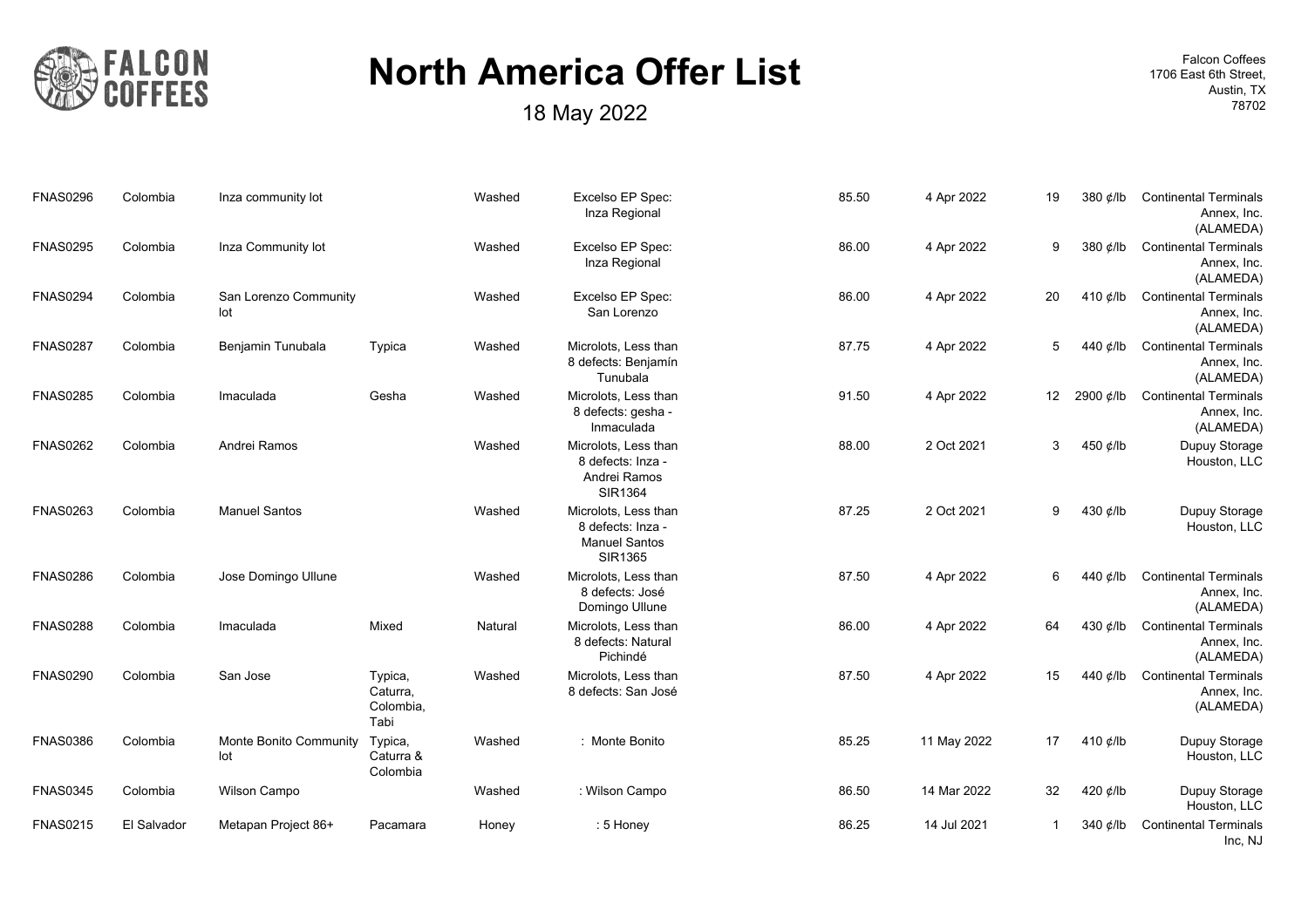

**18 May 2022 18 May 2022 18 May 2022 18 May 2022 18 May 2022 18 May 2022 18 May 2022 18 May 18702 18702** 

| <b>Continental Terminals</b><br>Annex, Inc.<br>(ALAMEDA) | 385 ¢/lb       | 5            | 17 Aug 2021 | 86.50 | : AA Pacas Borbon                                                     | Washed           | Bourbon                                  | Metapan Project 86+                    | El Salvador | <b>FNAS0201</b> |
|----------------------------------------------------------|----------------|--------------|-------------|-------|-----------------------------------------------------------------------|------------------|------------------------------------------|----------------------------------------|-------------|-----------------|
| <b>Continental Terminals</b><br>Inc, NJ                  | 625 $\ell$ /lb | 1            | 14 Jul 2021 | 88.00 | : Anarquia<br>Pacamara AAA                                            | Washed           | Pacamara                                 | Anarquia Pacamara                      | El Salvador | <b>FNAS0211</b> |
| <b>Continental Terminals</b><br>Inc, NJ                  | 485 ¢/lb       | 1            | 14 Jul 2021 | 87.50 | : Pacamara AAA                                                        | Washed           | Pacamara                                 | Metapan Project 87+                    | El Salvador | <b>FNAS0212</b> |
| <b>Continental Terminals</b><br>Annex, Inc.<br>(ALAMEDA) | 680 ¢/lb       | 4            | 8 Oct 2021  | 89.00 | Honey Sidamo<br>Grade 1: Gata<br>Anerobic                             | Washed (Organic) | 74110,741<br>12 <sub>8</sub><br>Heirloom | Gata Anerobic                          | Ethiopia    | <b>FNAS0226</b> |
| <b>Continental Terminals</b><br>Inc, NJ                  | 460 ¢/lb       | 2            | 18 Aug 2021 | 85.00 | <b>Washed Limu</b><br>Grade 1: Decaf<br><b>SWP Mustefa</b><br>Abakeno | Washed           | 74110,741<br>12 <sub>8</sub><br>Heirloom | Decaf Single farmer<br>Mustefa Abakeno | Ethiopia    | <b>FNAS0241</b> |
| <b>Continental Terminals</b><br>Annex, Inc.<br>(ALAMEDA) | 460 ¢/lb       | 3            |             | 85.00 | <b>Washed Limu</b><br>Grade 1: Decaf<br>SWP Mustefa<br>Abakeno        | Washed           | 74110,741<br>12 <sub>8</sub><br>Heirloom | Decaf Single Farmer<br>Mustefa Abakeno | Ethiopia    | <b>FNAS0242</b> |
| Dupuy Storage<br>Houston, LLC                            | 460 ¢/lb       | 10           | 29 Oct 2021 | 85.00 | Washed Limu<br>Grade 1: Decaf<br>SWP Mustefa<br>Abakeno               | Washed           | 74110,741<br>128<br>Heirloom             | Decaf Single Farmer<br>Mustefa Abakeno | Ethiopia    | <b>FNAS0242</b> |
| <b>Continental Terminals</b><br>Inc, NJ                  | 680 ¢/lb       | 6            | 24 Aug 2021 | 89.00 | Washed Sidamo<br>Grade 1: Gata<br>Anerobic                            | Washed (Organic) | 74110,741<br>12 <sub>8</sub><br>Heirloom | Gata Anerobic Washed                   | Ethiopia    | <b>FNAS0226</b> |
| <b>Continental Terminals</b><br>Inc, NJ                  | 420 ¢/lb       | 12           | 7 Sep 2021  | 88.00 | Washed Sidamo<br>Grade 1: Sidamo                                      | Washed (Organic) | 74110.741<br>12 <sub>8</sub><br>Heirloom | Arbegona                               | Ethiopia    | <b>FNAS0234</b> |
| <b>Continental Terminals</b><br>Annex, Inc.<br>(ALAMEDA) | 470 ¢/lb       | 48           | 11 Jan 2022 | 85.00 | SHB EP Max 8<br>Defects: Decaf<br>Finca Pachuj                        | Washed           |                                          | <b>DECAF Pachuj</b>                    | Guatemala   | <b>FNAS0359</b> |
|                                                          | 470 ¢/lb       | 40           |             | 85.00 | SHB EP Max 8<br>Defects: Decaf<br>Finca Pachuj                        | Washed           |                                          | <b>DECAF Pachui</b>                    | Guatemala   |                 |
| <b>Continental Terminals</b><br>Inc, NJ                  | 460 ¢/lb       | 14           | 10 Oct 2021 | 87.00 | SHB EP Max 8<br>Defects: San<br>Lorenzo Fal                           | Washed           | caturra,<br>bourbon                      | San Lorenzo Coban                      | Guatemala   | <b>FNAS0255</b> |
| <b>Continental Terminals</b><br>Inc, NJ                  | 460 ¢/lb       | $\mathbf{1}$ | 10 Oct 2021 | 87.00 | SHB EP Max 8<br>Defects: San<br>Lorenzo Fal                           | Washed           | caturra,<br>bourbon                      | San Lorenzo Coban                      | Guatemala   | <b>FNAS0255</b> |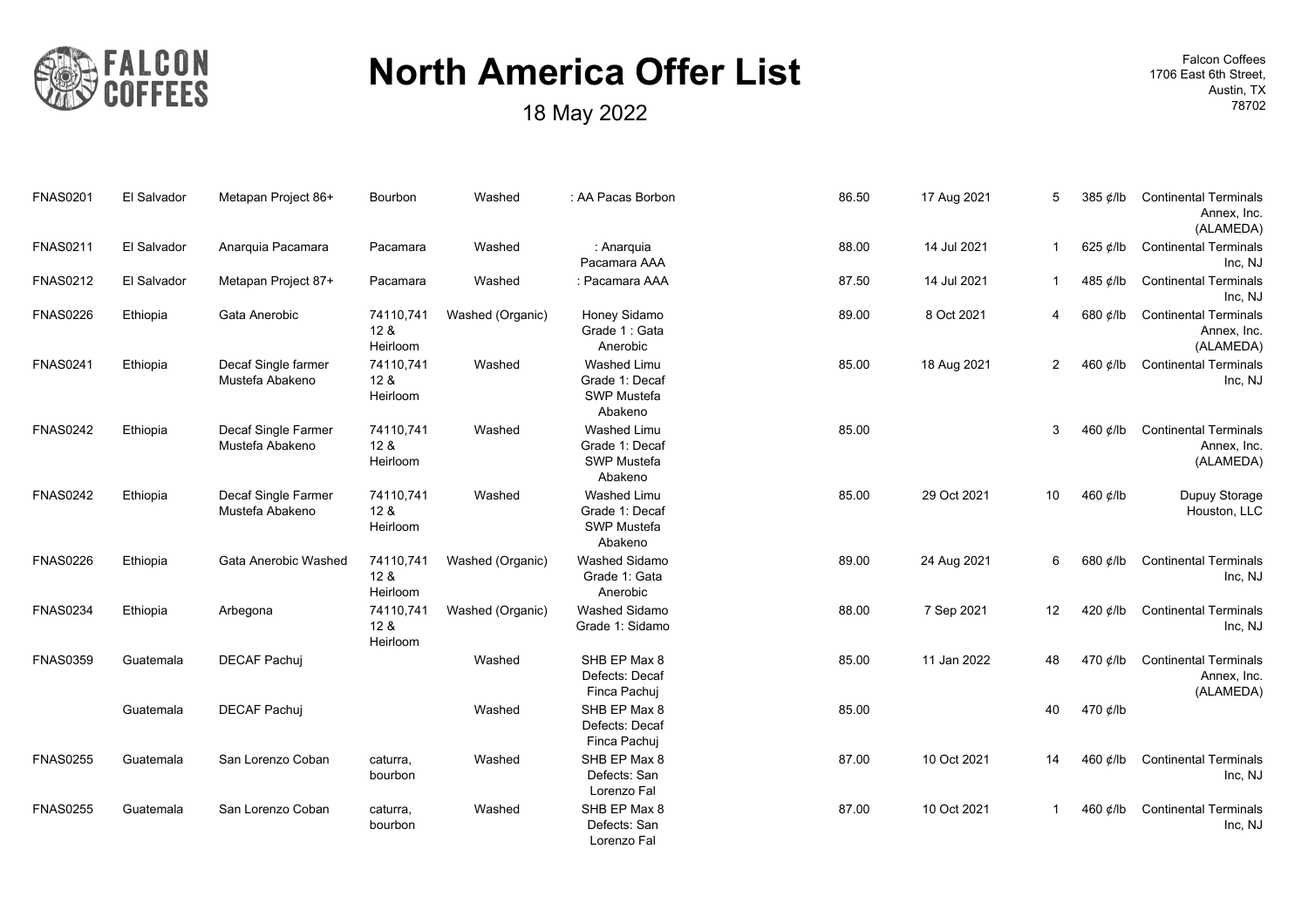

18 May 2022 **18702 18 May 2022** 

| <b>FNAS0259</b> | Guatemala | San Lorenzo                         |                     |         | SHB EP Max 8<br>Defects: San<br>Lorenzo Falcon                                                | 87.25 | 29 Oct 2021 | 6              | 450 ¢/lb       | <b>Continental Terminals</b><br>Annex, Inc.<br>(ALAMEDA) |
|-----------------|-----------|-------------------------------------|---------------------|---------|-----------------------------------------------------------------------------------------------|-------|-------------|----------------|----------------|----------------------------------------------------------|
| <b>FNAS0230</b> | Guatemala | Las Moritas                         | Caturra             | Washed  | Specialty Microlots,<br>less than 5 defects:<br>Las Moritas Caturra                           | 86.75 | 8 Oct 2021  | 3              | 400 $\phi$ /lb | <b>Continental Terminals</b><br>Annex, Inc.<br>(ALAMEDA) |
| <b>FNAS0260</b> | Guatemala | Las Moritas                         | Caturra             | Washed  | Specialty Microlots,<br>less than 5 defects:<br>Las Moritas Caturra<br>Fal                    | 86.50 | 11 Oct 2021 | 9              | 420 $\phi$ /lb | <b>Continental Terminals</b><br>Inc, NJ                  |
| <b>FNAS0159</b> | Peru      | Agustin Vasquez Burga<br>Lot 2      | Typica &<br>Caturra | Washed  | Specialty Lot, less<br>than 5 defects:<br>Agustin Vasquez<br>Burga - Washed -<br>Lot 2        | 85.00 | 3 Mar 2021  | 5              | 330 ¢/lb       | <b>Continental Terminals</b><br>Inc, NJ                  |
| <b>FNAS0303</b> | Peru      | Andres Goicochea Lot 4              | Gesha               | Natural | Specialty Lot, less<br>than 5 defects:<br>Andres Goicochea<br>Natural Lot 4                   | 90.50 | 26 Jan 2022 | 5              | 920 ¢/lb       | <b>Continental Terminals</b><br>Annex, Inc.<br>(ALAMEDA) |
| <b>FNAS0276</b> | Peru      | Efrain Carhuallocllo Lot 2          |                     | Washed  | Specialty Lot, less<br>than 5 defects:<br>Efrain Carhuallocllo<br>Lot 2                       | 87.50 | 2 Nov 2021  | 3              | 430 ¢/lb       | Dupuy Storage<br>Houston, LLC                            |
| <b>FNAS0304</b> | Peru      | Grimanes Morales Lot 1              | Gesha               | Washed  | Specialty Lot, less<br>than 5 defects:<br><b>Grimanes Morales</b><br>Lot 1                    | 91.25 | 26 Jan 2022 | 15             | 1100 ¢/lb      | <b>Continental Terminals</b><br>Annex, Inc.<br>(ALAMEDA) |
| <b>FNAS0176</b> | Peru      | Jose Cruz Menor -<br>Washed - Lot 1 | Caturra             | Washed  | Specialty Lot, less<br>than 5 defects: Jose<br>Cruz Menor -<br>Washed - Lot 1                 | 87.00 | 23 Feb 2021 | $\overline{2}$ | 370 ¢/lb       | <b>Continental Terminals</b><br>Annex, Inc.<br>(ALAMEDA) |
| <b>FNAS0187</b> | Peru      | Marcial Olivera Diaz Lot<br>6       |                     | Washed  | Specialty Lot, less<br>than 5 defects:<br>Marcial Olivera Diaz<br>- Washed - Lot 6 -<br>$86+$ | 86.50 | 1 Apr 2021  | 4              | 330 ¢/lb       | Dupuy Storage<br>Houston, LLC                            |
| <b>FNAS0280</b> | Peru      | Nuevo Moyobamba Lot 1               |                     | Washed  | Specialty Lot, less<br>than 5 defects:<br>Nuevo Moyobamba<br>Lot 1                            | 86.50 | 2 Nov 2021  | $\mathbf{1}$   | 380 ¢/lb       | Dupuy Storage<br>Houston, LLC                            |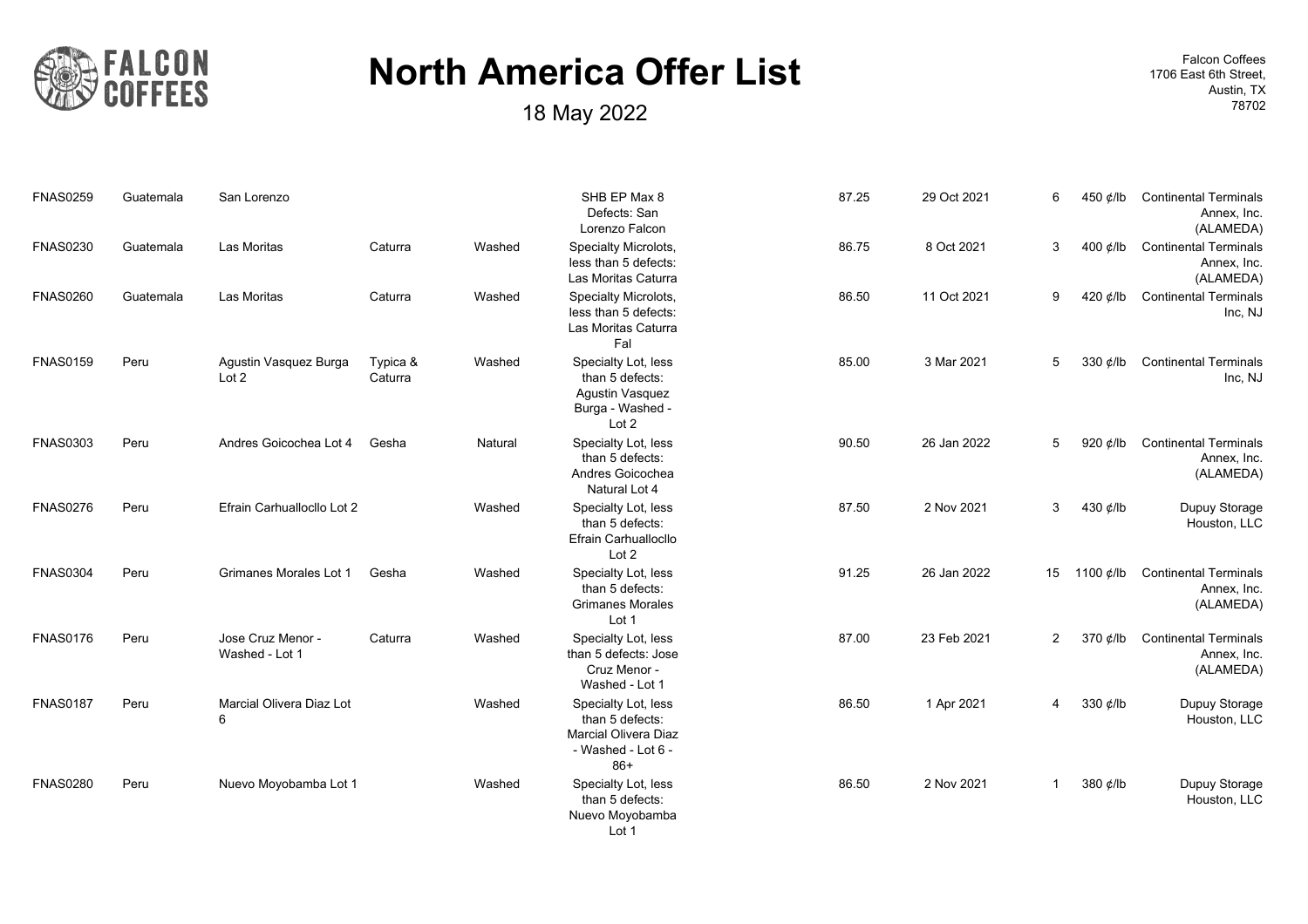

**18 May 2022 18 May 2022 18 May 2022 18 May 2022 18 May 2022 18 May 2022 18 May 2022 18 May 18702 18702** 

1706 East 6th Street, Austin, TX

| <b>FNAS0278</b> | Peru   | Rufino Mondragón Lot 1          |         | Washed  | Specialty Lot, less<br>than 5 defects:<br>Rufino Mondragón<br>Lot 1                  | 87.00 | 2 Nov 2021  | 3  | 420 ¢/lb       | Dupuy Storage<br>Houston, LLC                            |
|-----------------|--------|---------------------------------|---------|---------|--------------------------------------------------------------------------------------|-------|-------------|----|----------------|----------------------------------------------------------|
| <b>FNAS0310</b> | Peru   | Rufino Vargas Lot 2             | Caturra | Washed  | Specialty Lot, less<br>than 5 defects:<br>Rufino Vargas Lot 2                        | 87.75 | 26 Jan 2022 | 11 | 440 ¢/lb       | <b>Continental Terminals</b><br>Annex, Inc.<br>(ALAMEDA) |
| <b>FNAS0306</b> | Peru   | Sal Menor Lot 2                 | Caturra | Natural | Specialty Lot, less<br>than 5 defects: Saul<br>Menor Natural Lot 2                   | 89.00 | 26 Jan 2022 |    | 500 ¢/lb       | <b>Continental Terminals</b><br>Annex, Inc.<br>(ALAMEDA) |
| <b>FNAS0160</b> | Peru   | Susana Inga Hurtado Lot Cattura |         | Washed  | Specialty Lot, less<br>than 5 defects:<br>Susana Inga<br>Hurtado - Washed -<br>Lot 1 | 86.50 | 3 Mar 2021  | 9  | 340 $\phi$ /lb | <b>Continental Terminals</b><br>Inc, NJ                  |
| <b>FNAS0267</b> | Rwanda | Gatare Site                     | Jackson | Washed  | Fully Washed<br><b>Specialty Microlots:</b><br>Gatare Sample Ref<br>291              | 87.50 | 31 Jan 2022 | 4  | 425 ¢/lb       | <b>Continental Terminals</b><br>Annex, Inc.<br>(ALAMEDA) |
| <b>FNAS0269</b> | Rwanda | <b>Horizon Site</b>             | bourbon | Washed  | Fully Washed:<br>Horizon site 279                                                    | 88.00 | 5 Jan 2022  | 8  | 400 $\phi$ /lb | Dupuy Storage<br>Houston, LLC                            |
| <b>FNAS0269</b> | Rwanda | Horizon Site                    | bourbon | Washed  | Fully Washed:<br>Horizon site 279                                                    | 88.00 | 31 Jan 2022 | 5  | 420 $\phi$ /lb | <b>Continental Terminals</b><br>Annex, Inc.<br>(ALAMEDA) |
| <b>FNAS0269</b> | Rwanda | <b>Horizon Site</b>             | bourbon | Washed  | Fully Washed:<br>Horizon site 279                                                    | 88.00 | 31 Jan 2022 | 10 | 425 ¢/lb       | <b>Continental Terminals</b><br>Annex, Inc.<br>(ALAMEDA) |

#### Coming Soon

| Ref             | Origin   | Farm               | Varietal                       | Process /<br>Certification | <b>Product Description Notes</b>        | Cup Score | Available | <b>Bags</b><br>Available | Price    | Warehouse |
|-----------------|----------|--------------------|--------------------------------|----------------------------|-----------------------------------------|-----------|-----------|--------------------------|----------|-----------|
| <b>FNAS0400</b> | Ethiopia | <b>Bulive Site</b> | 74112<br>Ethiopian<br>landrace | Natural                    | Natural Guji Grade<br>1: Buliye Site    | 87.50     |           | 60                       | 510 ¢/lb |           |
| <b>FNAS0401</b> | Ethiopia | Dembi Udo Site     | 74112<br>Ethiopian<br>landrace | Natural                    | Natural Guji Grade<br>1: Dembi Udo Site | 88.00     |           | 90                       | 510 ¢/lb |           |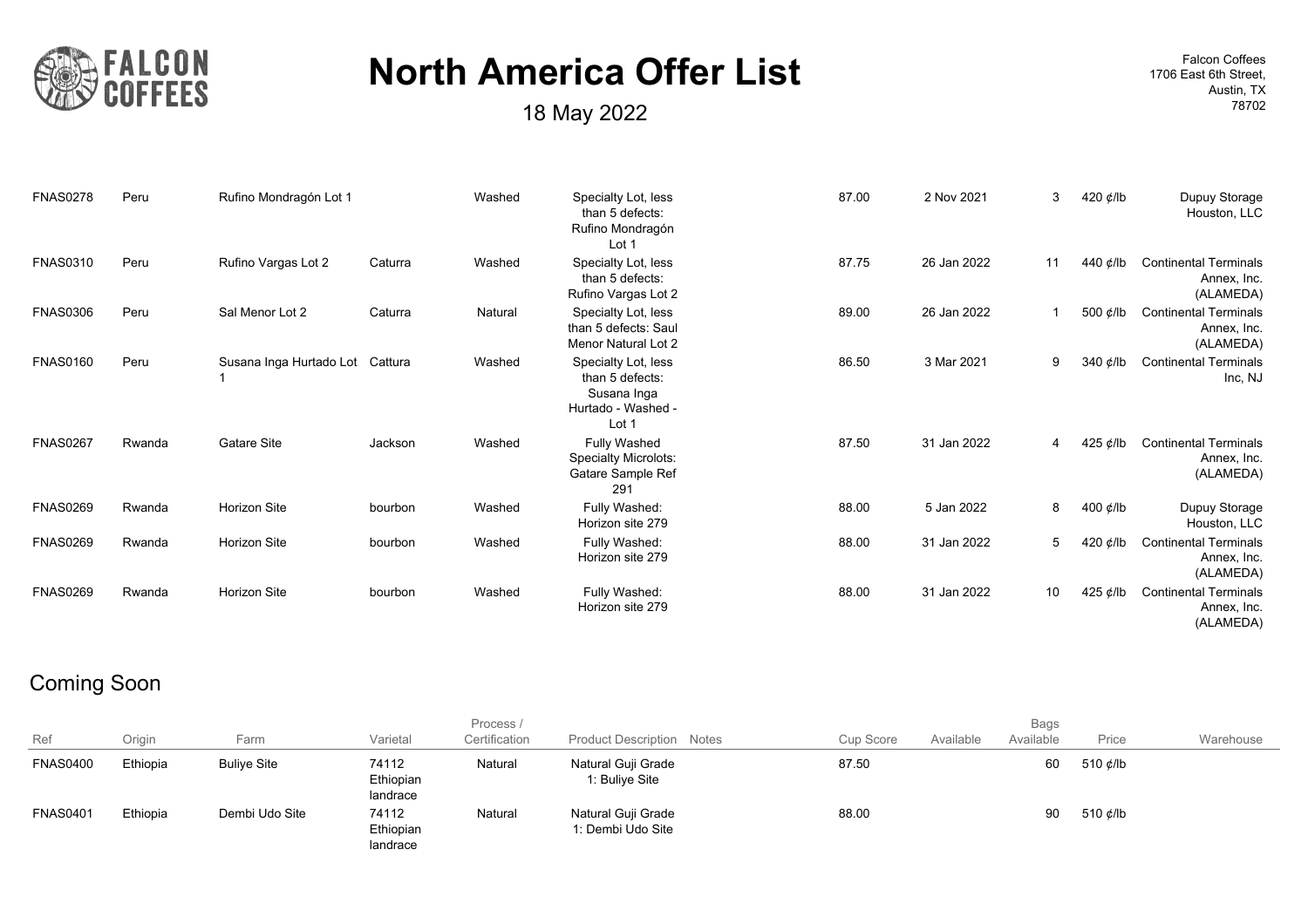

18 May 2022 **18702 18 May 2022** 

|                                         | 510 ¢/lb | 130 |             | 88.00 | Natural Guji Grade<br>1: Gerba Site                                   | Natural | 74112<br>Ethiopian<br>landrace           | Gerba Site             | Ethiopia | <b>FNAS0399</b> |
|-----------------------------------------|----------|-----|-------------|-------|-----------------------------------------------------------------------|---------|------------------------------------------|------------------------|----------|-----------------|
|                                         | 700 ¢/lb | 5   |             | 89.00 | Natural Guji Grade<br>1: Goro Anaerobic                               | Natural | 74112<br>Ethiopian<br>landrace           | Goro Site Anerobic     | Ethiopia | <b>FNAS0395</b> |
| Dupuy Storage<br>Houston, LLC           | 500 ¢/lb | 45  | 26 Jul 2022 | 87.50 | Natural Guji Grade<br>1: Goro Site 87+<br>Falcon                      | Natural | 74110,741<br>12 <sub>8</sub><br>Heirloom | Goro Site              | Ethiopia |                 |
|                                         | 700 ¢/lb | 6   |             | 88.75 | Natural Guji Grade<br>1: Goro Slow dried                              | Natural | 74112<br>Ethiopian<br>landrace           | Goro site slow dried   | Ethiopia | <b>FNAS0396</b> |
|                                         | 800 ¢/lb | 7   |             | 90.25 | Natural Guji Grade<br>1: Korate Anaerobic                             | Natural | 74112<br>Ethiopian<br>landrace           | Korate Site Anerobic   | Ethiopia | <b>FNAS0398</b> |
|                                         | 750 ¢/lb | 6   |             | 89.50 | Natural Guji Grade<br>1: Korate Slow<br>dried                         | Washed  | 74112<br>Ethiopian<br>landrace           | Korate Site Slow Dried | Ethiopia | <b>FNAS0397</b> |
| Dupuy Storage<br>Houston, LLC           | 510 ¢/lb | 73  | 27 Jul 2022 | 88.00 | Natural Sidamo<br>Grade 1: Basha<br><b>Bekele Bombe</b><br>OB/22/3767 | Natural | 74110,741<br>12 <sub>8</sub><br>Heirloom | Basha Bekele Bombe     | Ethiopia | <b>FNAS0373</b> |
| Dupuy Storage<br>Houston, LLC           | 520 ¢/lb | 42  | 27 Jul 2022 | 88.50 | Natural Sidamo<br>Grade 1: Bekele<br>Belachew Lot 2<br>OB/22/3772     | Natural | 74110,741<br>12 <sub>8</sub><br>Heirloom | Bekele Belachew Lot 2  | Ethiopia | <b>FNAS0371</b> |
| Dupuy Storage<br>Houston, LLC           | 510 ¢/lb | 70  | 27 Jul 2022 | 88.00 | Natural Sidamo<br>Grade 1: Bekele<br>Belachew Lot 3<br>OB/22/3773     | Natural | 74110,741<br>12 <sub>8</sub><br>Heirloom | Bekele Belachew Lot 3  | Ethiopia | <b>FNAS0372</b> |
| <b>Continental Terminals</b><br>Inc, NJ | 500 ¢/lb | 45  |             | 88.25 | Natural Sidamo<br>Grade 1: Buriso<br>Amaje Lot 2<br>OB/22/3757 87+    | Natural | 74110,741<br>128<br>Heirloom             | Buriso Amaje Lot 2     | Ethiopia | <b>FNAS0366</b> |
| <b>Continental Terminals</b><br>Inc, NJ | 500 ¢/lb | 76  |             | 88.25 | Natural Sidamo<br>Grade 1: Buriso<br>Amaje Lot 4<br>OB/22/3759 87+    | Natural | 74110,741<br>128<br>Heirloom             | Buriso Amaje Lot 4     | Ethiopia | <b>FNAS0367</b> |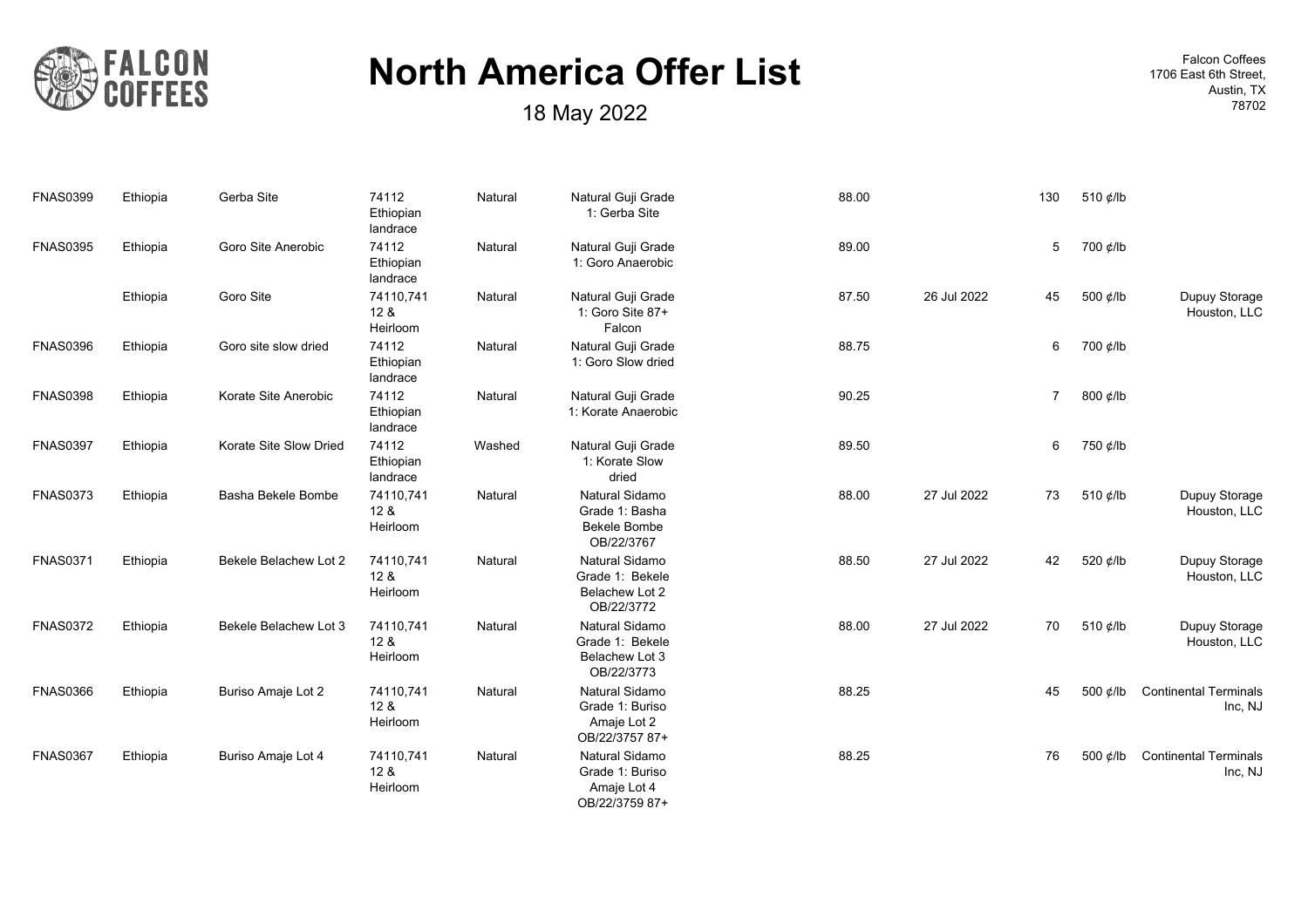

**18 May 2022 18 May 2022 18 May 2022 18 May 2022 18 May 2022 18 May 2022 18 May 2022 18 May 18702 18702** 

| <b>FNAS0368</b> | Ethiopia | Dubale Dukamo Hochie | 74110,741<br>12 <sub>8</sub><br>Heirloom | Natural | Natural Sidamo<br>Grade 1: Dubale<br>Dukamo Hochie<br>OB/22/3761 87+                                                   | 88.00 | 40                | 500 ¢/lb | <b>Continental Terminals</b><br>Inc, NJ |
|-----------------|----------|----------------------|------------------------------------------|---------|------------------------------------------------------------------------------------------------------------------------|-------|-------------------|----------|-----------------------------------------|
| <b>FNAS0369</b> | Ethiopia | Niguse Nara Bombe    | 74110,741<br>12 &<br>Heirloom            | Natural | Natural Sidamo<br>Grade 1: Niguse<br>Nara Bombe<br>OB/22/3766                                                          | 88.50 | 27 Jul 2022<br>25 | 520 ¢/lb | Dupuy Storage<br>Houston, LLC           |
| <b>FNAS0360</b> | Ethiopia |                      | 74110,741<br>12 <sub>8</sub><br>Heirloom | Natural | Natural Sidamo<br>Grade 1: Open Site<br>87+(Bombe, Damo,<br>Abore, Elala, Bona)                                        | 88.25 | 320               | 495 ¢/lb |                                         |
| <b>FNAS0321</b> | Ethiopia | Sidamo Sites TBD     | 74112<br>Ethiopian<br>landrace           | Natural | Natural Sidamo<br>Grade 1: Single<br>Origin Site open<br>(Bombe, Damo,<br>Abore, Elala, Bona)<br>$87+$                 | 88.25 | 120               | 500 ¢/lb | Dupuy Storage<br>Houston, LLC           |
| <b>FNAS0318</b> | Ethiopia | Goro Site            | 74112<br>Ethiopian<br>landrace           | Washed  | Washed Guji Grade<br>1: Goro Site                                                                                      | 88.75 | 140               | 520 ¢/lb |                                         |
| <b>FNAS0394</b> | Ethiopia | Goro lot 2           | 74112<br>Ethiopian<br>landrace           | Washed  | Washed Guji Grade<br>1: Goro Site                                                                                      | 89.00 | 12                | 580 ¢/lb |                                         |
| <b>FNAS0342</b> | Ethiopia | Limu G2              | 74112<br>Ethiopian<br>landrace           | Washed  | <b>Washed Limu</b><br>Grade 2: SCA 84+<br>as per type sample                                                           | 85.25 | 24 Apr 2022<br>40 | 360 ¢/lb | Dupuy Storage<br>Houston, LLC           |
| <b>FNAS0323</b> | Ethiopia |                      | 74110,741<br>12 <sub>8</sub><br>Heirloom | Washed  | <b>Washed Sidamo</b><br>Grade 1:<br><b>Outstanding Single</b><br>Origin Site open<br>(Hamasho Keramo,<br>Arbegona) 88+ | 88.50 | 130               | 520 ¢/lb |                                         |
| <b>FNAS0324</b> | Ethiopia | Sites TBD            | 74110,741<br>12 <sub>8</sub><br>Heirloom | Washed  | Washed Sidamo<br>Grade 1:<br><b>Outstanding Single</b><br>Origin Site open<br>(Hamasho Keramo,<br>Arbegona) 88+        | 89.00 | 180               | 520 ¢/lb |                                         |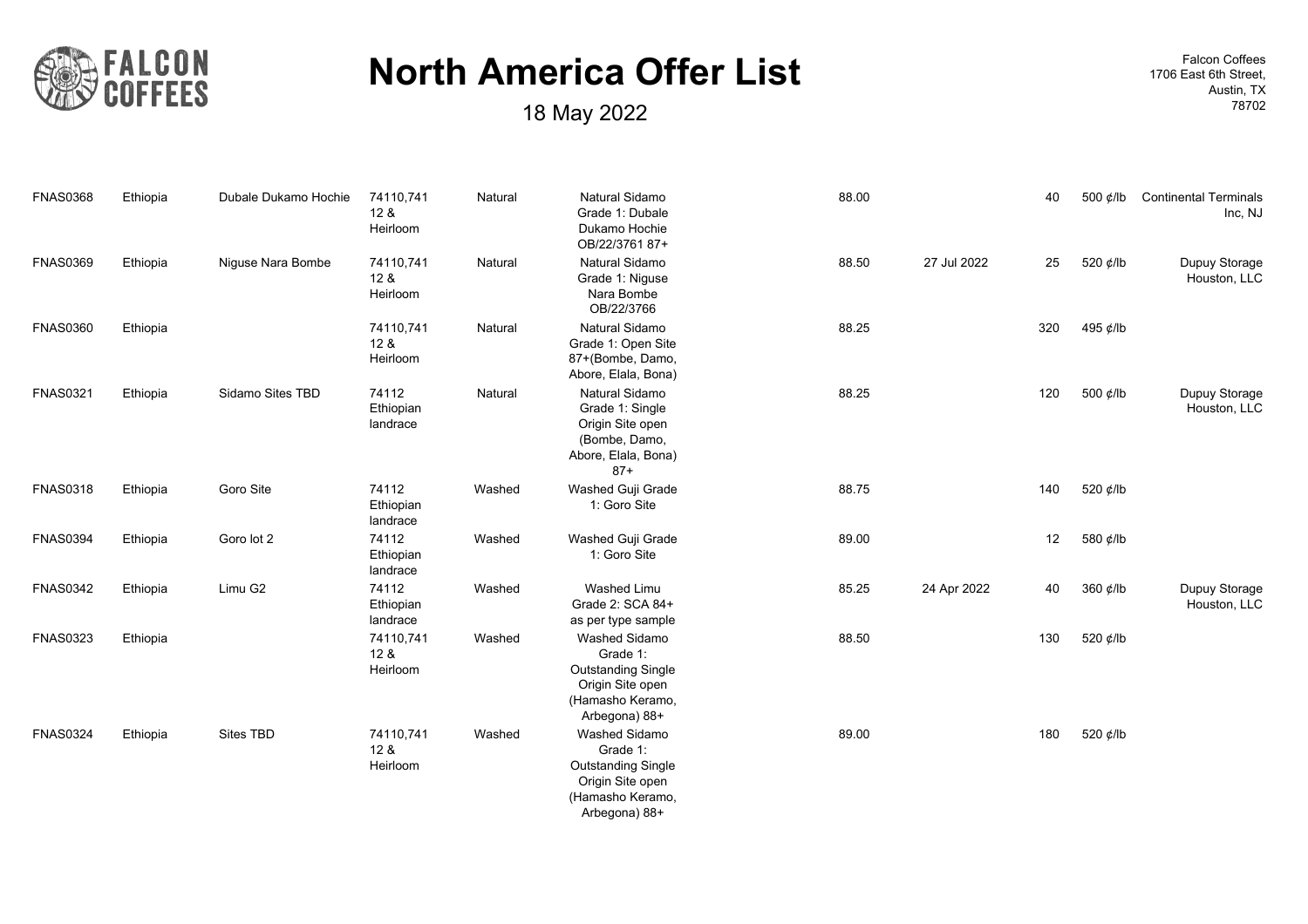

18 May 2022 **18702 18 May 2022** 

| <b>FNAS0322</b> | Ethiopia | Sites TBD         | 74110,741<br>12 <sub>8</sub><br>Heirloom | Washed | <b>Washed Sidamo</b><br>Grade 1: Single<br>Origin Site open<br>(Bombe, Damo,<br>Abore, Elala, Bona)<br>$87+$ | 87.50 |             | 314 | 480 ¢/lb | Dupuy Storage<br>Houston, LLC           |
|-----------------|----------|-------------------|------------------------------------------|--------|--------------------------------------------------------------------------------------------------------------|-------|-------------|-----|----------|-----------------------------------------|
|                 | Ethiopia | Banko Gotiti Site | 74110,741<br>128<br>Heirloom             | Washed | Washed<br>Yirgacheffe Grade<br>1: Banko Gotiti<br>Falcon 88+                                                 | 89.00 | 26 Jul 2022 | 40  | 520 ¢/lb |                                         |
|                 | Ethiopia | Halo Beriti Site  | 74110,741<br>12 <sub>8</sub><br>Heirloom | Washed | Washed<br>Yirgacheffe Grade<br>1: Halo Beriti<br>Falcon 88+                                                  | 88.75 | 26 Jul 2022 | 42  | 520 ¢/lb |                                         |
| <b>FNAS0351</b> | Ethiopia | Worka Site        | 74110,741<br>12 <sub>8</sub><br>Heirloom | Washed | Washed<br>Yirgacheffe Grade<br>1: SCA 88+ Worka<br>Site                                                      | 88.50 | 7 Jul 2022  | 160 | 510 ¢/lb |                                         |
|                 | Ethiopia | Worka Sakro Site  | 74110,741<br>12 <sub>8</sub><br>Heirloom | Washed | Washed<br>Yirgacheffe Grade<br>1: Worka Sakro<br>Falcon SCA 88+                                              | 89.00 | 26 Jul 2022 | 42  | 510 ¢/lb |                                         |
| <b>FNAS0350</b> | Ethiopia | Chelbessa         | 74110,741<br>12 <sub>8</sub><br>Heirloom | Washed | Washed<br>Yirgacheffe Grade<br>2: SCA 86+<br>Chelbessa                                                       | 86.50 | 7 Jul 2022  | 100 | 420 ¢/lb | <b>Continental Terminals</b><br>Inc, NJ |
| <b>FNAS0391</b> | Honduras |                   |                                          | Washed | SHG EP: BR3 lot<br>quality                                                                                   | 85.00 | 23 Jun 2022 | 150 | 405 ¢/lb | Dupuy Storage<br>Houston, LLC           |
| <b>FNAS0378</b> | Kenya    | Gaturiri          |                                          | Washed | Fully Washed AA:<br><b>GATURIRI NYERI</b><br>LOT 2206                                                        | 89.50 | 4 Jun 2022  | 87  | 570 ¢/lb | Dupuy Storage<br>Houston, LLC           |
| <b>FNAS0377</b> | Kenya    | Kigwandi          |                                          | Washed | Fully Washed AA:<br><b>KIGWANDI NYERI</b><br>LOT 1373                                                        | 88.00 | 4 Jun 2022  | 19  | 525 ¢/lb | Dupuy Storage<br>Houston, LLC           |
| <b>FNAS0376</b> | Kenya    | Kimandi           |                                          | Washed | Fully Washed AA:<br><b>KIMANDI</b><br>KIRINYAGA LOT<br>1331                                                  | 89.00 | 4 Jun 2022  | 36  | 550 ¢/lb | Dupuy Storage<br>Houston, LLC           |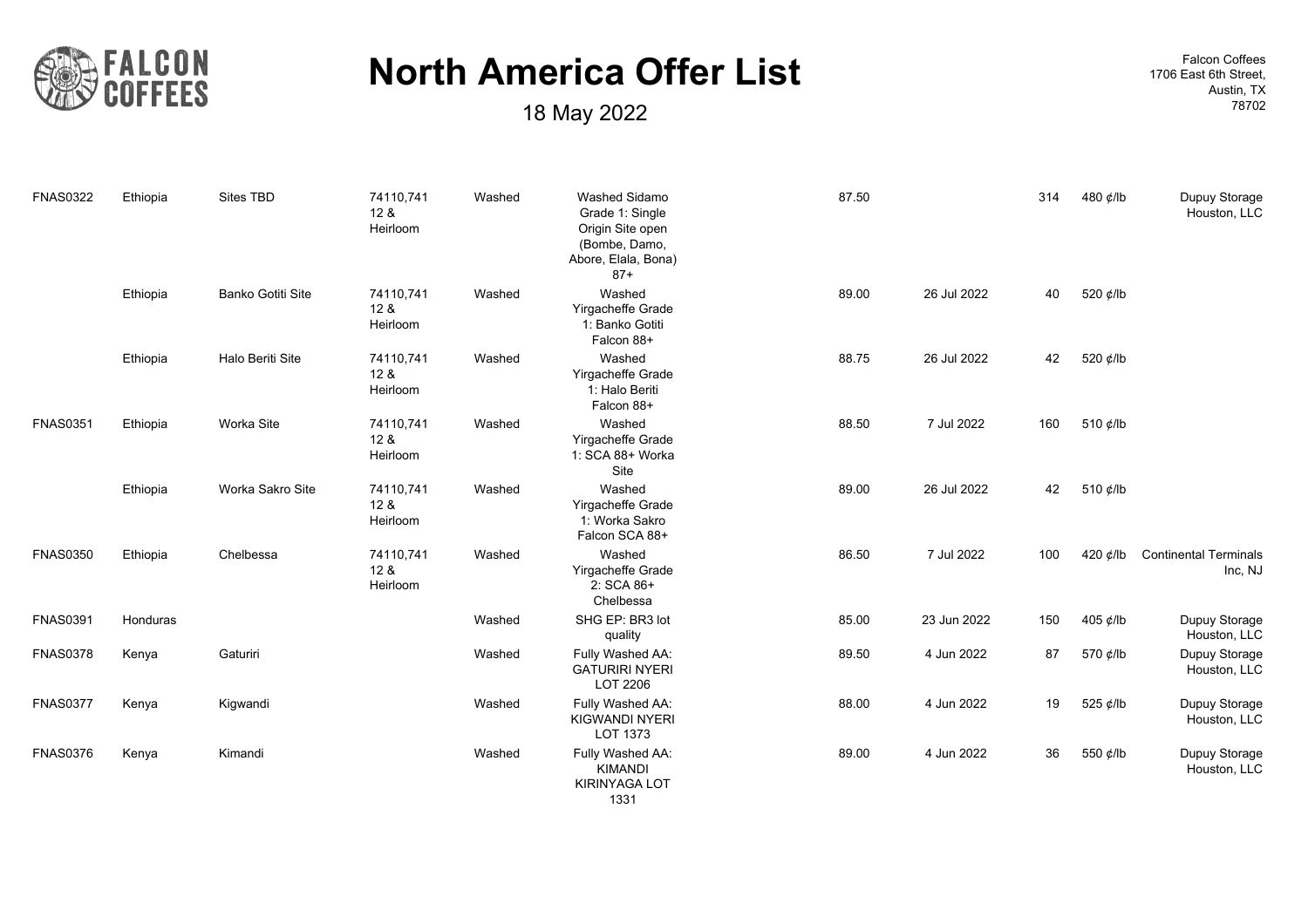

**18 May 2022 18 May 2022 18 May 2022 18 May 2022 18 May 2022 18 May 2022 18 May 2022 18 May 18702 18702** 

| <b>FNAS0380</b> | Kenya | Gakuya-Ini                      |                     | Washed | Fully Washed AB:<br><b>GAKUYA-INI</b><br><b>KIRINYAGA LOT</b><br>1316      | 88.25 | 4 Jun 2022  | 50 | 520 ¢/lb       | Dupuy Storage<br>Houston, LLC                            |
|-----------------|-------|---------------------------------|---------------------|--------|----------------------------------------------------------------------------|-------|-------------|----|----------------|----------------------------------------------------------|
| <b>FNAS0379</b> | Kenya | Kamuya                          |                     | Washed | Fully Washed AB:<br><b>KAMUYA NYERI</b><br>LOT 1312                        | 87.75 | 4 Jun 2022  | 41 | 490 ¢/lb       | Dupuy Storage<br>Houston, LLC                            |
| <b>FNAS0381</b> | Kenya | Kigwandi                        |                     | Washed | Fully Washed AB:<br>KIGWANDI NYERI<br>LOT 1317                             | 88.75 | 4 Jun 2022  | 35 | 525 ¢/lb       | Dupuy Storage<br>Houston, LLC                            |
| <b>FNAS0374</b> | Kenya | Kimandi                         |                     | Washed | Fully Washed AB:<br><b>KIMANDI</b><br>KIRINYAGO LOT<br>1284                | 88.50 | 4 Jun 2022  | 55 | 525 ¢/lb       | Dupuy Storage<br>Houston, LLC                            |
| <b>FNAS0382</b> | Kenya | Muthua-Ini                      |                     | Washed | Fully Washed AB:<br>MUTHUA-INI<br>NYERI LOT 1329                           | 88.50 | 4 Jun 2022  | 55 | 525 ¢/lb       | Dupuy Storage<br>Houston, LLC                            |
| <b>FNAS0375</b> | Kenya | Ngandu                          |                     | Washed | Fully Washed AB:<br><b>NGANDU NYERI</b><br>LOT 1272                        | 88.25 | 4 Jun 2022  | 45 | 526 ¢/lb       | Dupuy Storage<br>Houston, LLC                            |
| <b>FNAS0355</b> | Peru  | Casiano Lopez                   | Cattura &<br>Typica | Washed | : Casiano Lopez                                                            | 86.00 | 22 May 2022 | 44 | 425 ¢/lb       | <b>Continental Terminals</b><br>Annex, Inc.<br>(ALAMEDA) |
| <b>FNAS0353</b> | Peru  | Francisco Orosco                | Caturra &<br>Typica | Washed | : Fancisca Orosco                                                          | 86.00 | 22 May 2022 | 18 | 410 $d$ /lb    | <b>Continental Terminals</b><br>Annex, Inc.<br>(ALAMEDA) |
| <b>FNAS0354</b> | Peru  | Mario Quispe                    | Caturra &<br>Typica | Washed | : Mario Quispe                                                             | 86.50 | 22 May 2022 | 27 | 425 $\phi$ /lb | <b>Continental Terminals</b><br>Annex, Inc.<br>(ALAMEDA) |
| <b>FNAS0356</b> | Peru  | Marly Palomino                  | Caturra &<br>Typica | Washed | : Marly Palomino                                                           | 86.25 | 22 May 2022 | 34 | 410 $\phi$ /lb | <b>Continental Terminals</b><br>Annex, Inc.<br>(ALAMEDA) |
| <b>FNAS0328</b> | Peru  | Andres Burga - Lot 2            |                     | Washed | Specialty Lot, less<br>than 5 defects:<br>Andres Burga -<br>Washed - Lot 2 | 86.75 | 27 May 2022 | 12 | 410 $\phi$ /lb | <b>Continental Terminals</b><br>Inc, NJ                  |
| <b>FNAS0329</b> | Peru  | David Nuñez - Washed -<br>Lot 1 |                     | Washed | Specialty Lot, less<br>than 5 defects:<br>David Nuñez -<br>Washed - Lot 1  | 86.50 | 27 May 2022 | 19 | 410 $\phi$ /lb | <b>Continental Terminals</b><br>Inc, NJ                  |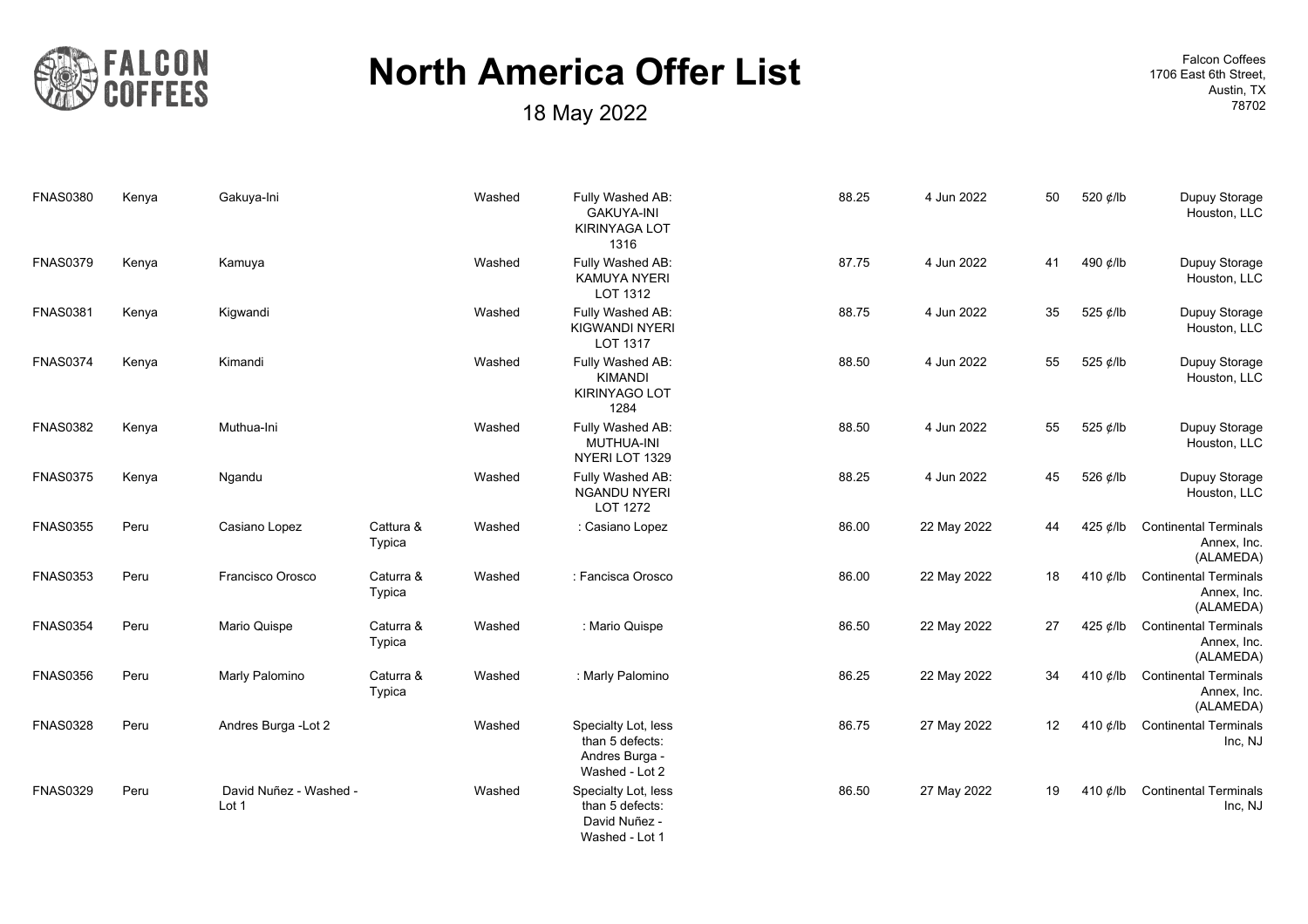

**18 May 2022 18 May 2022 18 May 2022 18 May 2022 18 May 2022 18 May 2022 18 May 2022 18 May 18702 18702** 

| <b>FNAS0338</b> | Peru | Efraín Carhuallocllo -<br>washed - Lot 6 |         | Washed  | Specialty Lot, less<br>than 5 defects:<br>Efraín Carhuallocllo<br>- washed - Lot 6 | 90.25 | 27 May 2022 | 9              | 1300 ¢/lb      | <b>Continental Terminals</b><br>Inc, NJ |
|-----------------|------|------------------------------------------|---------|---------|------------------------------------------------------------------------------------|-------|-------------|----------------|----------------|-----------------------------------------|
| <b>FNAS0339</b> | Peru | Eli Espinoza - Lot 3                     |         | Natural | Specialty Lot, less<br>than 5 defects: Eli<br>Espinoza - Natural -<br>Lot 3        | 88.25 | 27 May 2022 | 8              | 625 ¢/lb       | <b>Continental Terminals</b><br>Inc, NJ |
| <b>FNAS0332</b> | Peru | Elver Rioja - Lot 2                      |         | Washed  | Specialty Lot, less<br>than 5 defects:<br>Elver Rioja -<br>Washed - Lot 2          | 87.00 | 27 May 2022 | 25             | 420 ¢/lb       | <b>Continental Terminals</b><br>Inc, NJ |
| <b>FNAS0337</b> | Peru | Marcelino Chinguel-Lot<br>3              |         | Natural | Specialty Lot, less<br>than 5 defects:<br>Marcelino Chinguel<br>- Natural - Lot 3  | 89.50 | 27 May 2022 | 9              | 1200 ¢/lb      | <b>Continental Terminals</b><br>Inc, NJ |
| <b>FNAS0333</b> | Peru | Nelber Arevalo - Lot 1                   |         | Washed  | Specialty Lot, less<br>than 5 defects:<br>Nelber Arevalo -<br>Washed - Lot 1       | 87.25 | 27 May 2022 | 11             | 420 ¢/lb       | <b>Continental Terminals</b><br>Inc, NJ |
| <b>FNAS0335</b> | Peru | Nery Rioja - Lot 2                       |         | Washed  | Specialty Lot, less<br>than 5 defects: Nery<br>Rioja - Washed -<br>Lot 2           | 87.75 | 27 May 2022 | $\overline{7}$ | 460 ¢/lb       | <b>Continental Terminals</b><br>Inc, NJ |
| <b>FNAS0336</b> | Peru | Nery Rioja - Lot 3                       |         | Washed  | Specialty Lot, less<br>than 5 defects: Nery<br>Rioja - Washed -<br>Lot 3           | 88.00 | 27 May 2022 | 20             | 470 ¢/lb       | <b>Continental Terminals</b><br>Inc, NJ |
| <b>FNAS0325</b> | Peru | Pacaybamba                               | Caturra | Natural | Specialty Lot, less<br>than 5 defects:<br>Pacaybamba<br>Natural                    | 86.50 | 19 May 2022 | 102            | 450 ¢/lb       | Dupuy Storage<br>Houston, LLC           |
| <b>FNAS0362</b> | Peru | San Fernando                             |         |         | Specialty Lot, less<br>than 5 defects: San<br>Fernando                             |       | 19 May 2022 | 63             | 360 $¢$ /lb    | Dupuy Storage<br>Houston, LLC           |
| <b>FNAS0334</b> | Peru | San Jose de Lourdes-<br>Lot 1            |         | Washed  | Specialty Lot, less<br>than 5 defects: San<br>Jose de Lourdes -<br>Washed - Lot 1  | 87.25 | 27 May 2022 | 19             | 420 $\phi$ /lb | <b>Continental Terminals</b><br>Inc, NJ |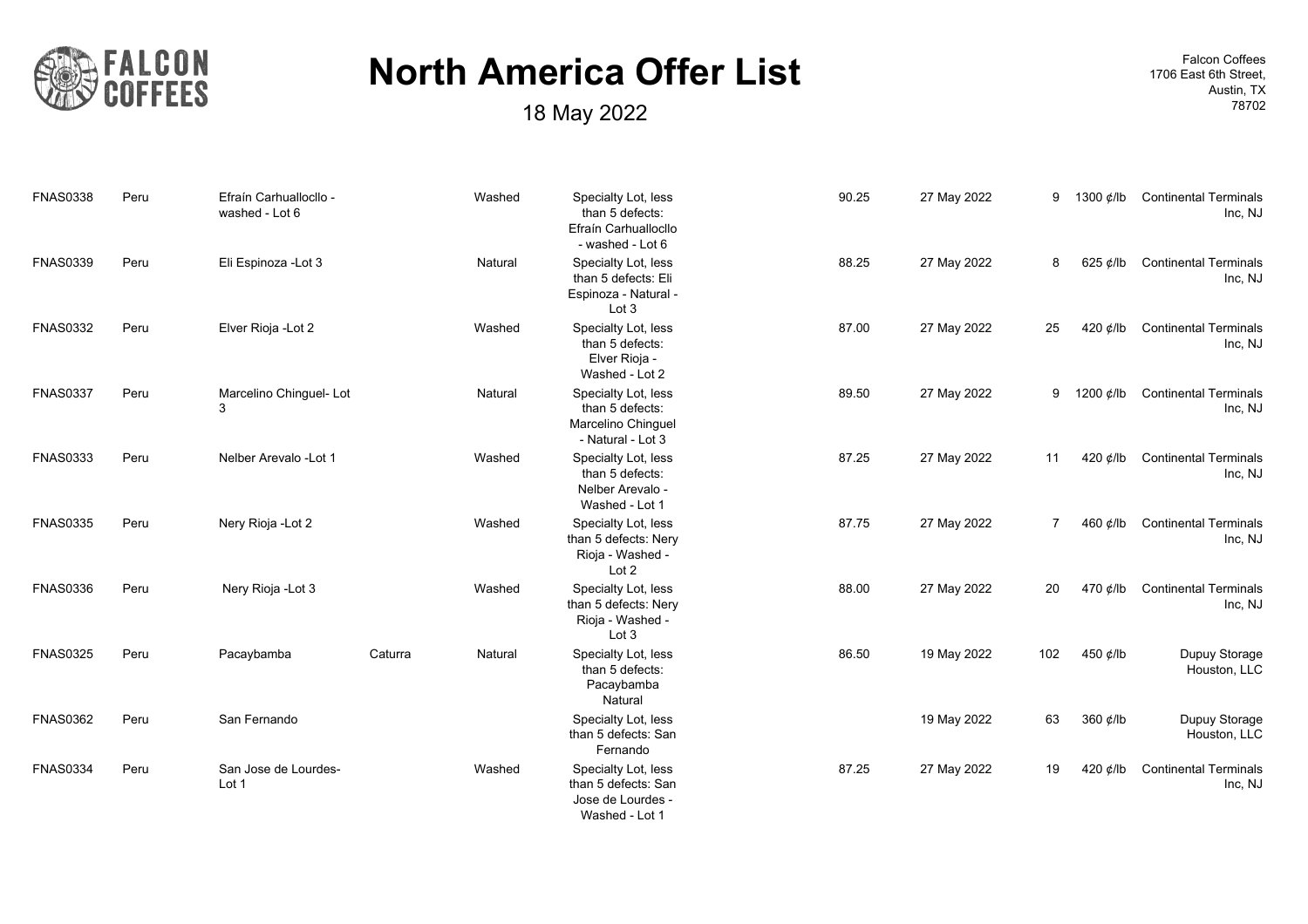

| <b>FNAS0357</b> | Peru | Tiburcio Alarcon | Caturra &    | Washed | : Tiburcio Alarcon | 86.00 | 22 May 2022 |  | 38 410 ¢/lb Continental Terminals |
|-----------------|------|------------------|--------------|--------|--------------------|-------|-------------|--|-----------------------------------|
|                 |      |                  | $\tau$ ypica |        |                    |       |             |  | Annex, Inc.                       |
|                 |      |                  |              |        |                    |       |             |  | (ALAMEDA)                         |

#### **Discount**

|                 |               |                                                  |                                                      | Process /                     |                                                                                |                                        |           |             | <b>Bags</b> |                  |                                                          |
|-----------------|---------------|--------------------------------------------------|------------------------------------------------------|-------------------------------|--------------------------------------------------------------------------------|----------------------------------------|-----------|-------------|-------------|------------------|----------------------------------------------------------|
| Ref             | Origin        | Farm                                             | Varietal                                             | Certification                 | <b>Product Description Notes</b>                                               |                                        | Cup Score | Available   | Available   | Price            | Warehouse                                                |
| <b>FNAS0079</b> | <b>Brazil</b> | <b>Rio Brilhante</b>                             | Bourbon -<br>Catuaí<br>Icatu -<br>Topázio -<br>Arara | Natural                       | Natural Arabica Scr<br>16+: Rio Brilhante<br>267A                              |                                        | 82.00     | 28 Dec 2019 | 4           | $212 \notin$ /lb | <b>Continental Terminals</b><br>Inc, NJ                  |
| <b>FNAS0393</b> | Burundi       |                                                  |                                                      |                               | Fully Washed 15+:<br>Mwizero 11&13/306                                         |                                        |           |             | 5           | d/lb             | <b>Continental Terminals</b><br>Annex, Inc.<br>(ALAMEDA) |
| <b>FNAS0077</b> | Ethiopia      | <b>Biftu Gudina</b>                              | Heirloom                                             | Washed (Organic)              | Washed Limu<br>Grade 1: Biftu<br>Gudina Site 1 - Lot<br>$3 - 87 +$             | Jasmine, lime peel, IPA,<br>nectarine  | 85.00     | 19 May 2020 | 29          | 406 $\phi$ /lb   | <b>Continental Terminals</b><br>Annex, Inc.<br>(ALAMEDA) |
| <b>FNAS0075</b> | Ethiopia      | Geta Bore                                        | Mixed<br>Heirloom<br>Varietals                       | Washed & Shade<br><b>Beds</b> | <b>Washed Limu</b><br>Grade 1: Geta Bore<br>$-Lot 4 - 87 +$                    | Peach, honey, tangerine,<br>cream soda | 85.00     | 19 May 2020 | 34          | 380 ¢/lb         | <b>Continental Terminals</b><br>Annex, Inc.<br>(ALAMEDA) |
| <b>FNAS0103</b> | Ethiopia      | Driven Sisay -Mustefa<br>Abakeno Lot 10          | 74110,741<br>128<br>Heirloom                         | Washed (Organic)              | <b>Washed Limu</b><br>Grade 1: Mustefa<br>Abakeno - Washed<br>$-$ Lot 10 - 86+ |                                        | 84.00     | 9 Sep 2020  | 1           | 399 $\phi$ /lb   | <b>Continental Terminals</b><br>Annex, Inc.<br>(ALAMEDA) |
| <b>FNAS0106</b> | Ethiopia      | Mustefa Abakeno Lot 13                           | 74110,741<br>12 <sub>8</sub><br>Heirloom             | Washed (Organic)              | <b>Washed Limu</b><br>Grade 1: Mustefa<br>Abakeno - Washed<br>$-Lot$ 13 - 87+  |                                        | 84.00     | 9 Sep 2020  | 14          | 399 ¢/lb         | <b>Continental Terminals</b><br>Annex, Inc.<br>(ALAMEDA) |
| <b>FNAS0108</b> | Ethiopia      | Mustefa Abakeno Lot 15                           | 74110,741<br>128<br>Heirloom                         | Washed (Organic)              | Washed Limu<br>Grade 1: Mustefa<br>Abakeno - Washed<br>- Lot 15 - 87+          |                                        | 84.50     | 9 Sep 2020  | 13          | 399 ¢/lb         | <b>Continental Terminals</b><br>Annex, Inc.<br>(ALAMEDA) |
| <b>FNAS0110</b> | Ethiopia      | Trailblazing Zelelam -<br>Mustefa Abakeno Lot 19 | 74110,741<br>128<br>Heirloom                         | Washed (Organic)              | Washed Limu<br>Grade 1: Mustefa<br>Abakeno - Washed<br>- Lot 19 - 87+          |                                        | 84.00     | 9 Sep 2020  | 14          | 399 ¢/lb         | <b>Continental Terminals</b><br>Annex, Inc.<br>(ALAMEDA) |